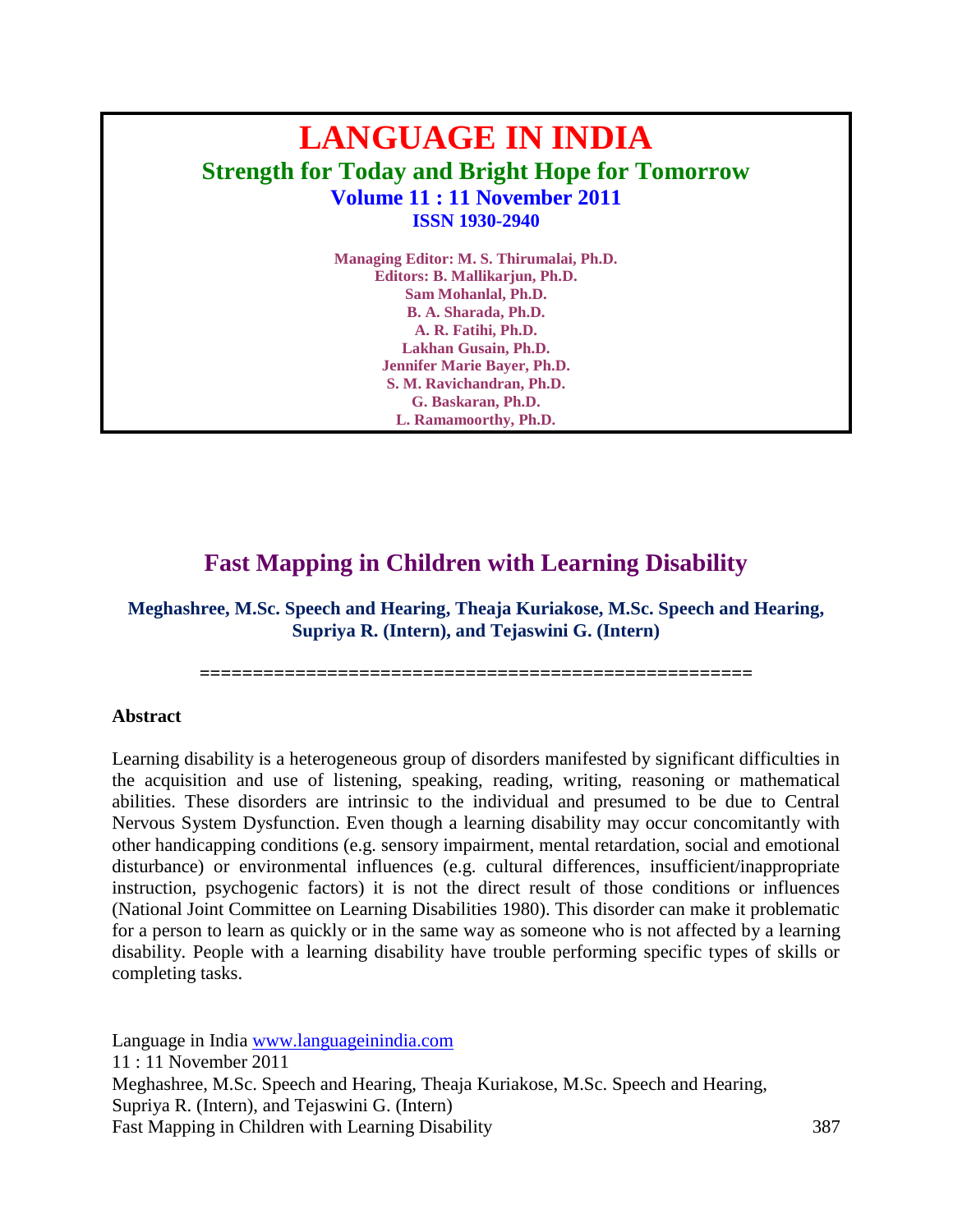Dollaghan (1987) describes fast mapping as "a lexical acquisition strategy in which a listener rapidly constructs a representation of an unfamiliar word on the basis of a single exposure to it. This initial representation might contain information on semantic, phonological, or syntactic characteristics of the new lexical item, as well as non-linguistic information related to the situation in which it is encountered".

**Aim:** The present study was taken up with the aim of understanding the nature of fast mapping in children with learning disability.

**Method:** the participants were 30 normal children (15 Males and 15 Females) without any speech and language problems and 15 children (7 Females and 8 Males) diagnosed as having learning disability. The material used for the study was 20 familiar words and 10 novel words. Fast mapping ability for the novel words were compared between the normal children and children with learning disability.

**Results:** Results indicated that there is a significant difference in fast mapping skills between normal and children with learning disability. Children with learning disability had poorer performance compared to that of normal.

**Keywords:** Learning Disability, Fast Mapping, Lexicon.

# **Introduction**

Language is an essential aspect of human interaction and transmission of information. It may be defined as "a socially shared code or conventional system for representing concepts through the use of arbitrary symbols and rule governed combinations of those symbols" (Owens, 1996). The ability to use the vocal apparatus to express the feeling, describe an event and to establish communication is unique to human beings. Language can be divided into three major components: form, content and use (Bloom & Lahey, 1978). Speech is the dynamic production of sounds for oral communication. Van Riper (1990) defines "speech as the audible manifestation of language".

Many theories have been described over the years as to the relationship between speech, language and reading. Dechant (1964) stated that both reading and speech require an association between the experience and the symbol. The child must have meaning in spoken context before learning it and read it with naming. Betts (1946) pointed out that speech is an aid in learning to read and that speech patterns contribute to or impede the development of reading ability. Similarly, good language development is essential for good reading, for a good vocabulary and the ability to use the language is basic to the process of learning to read.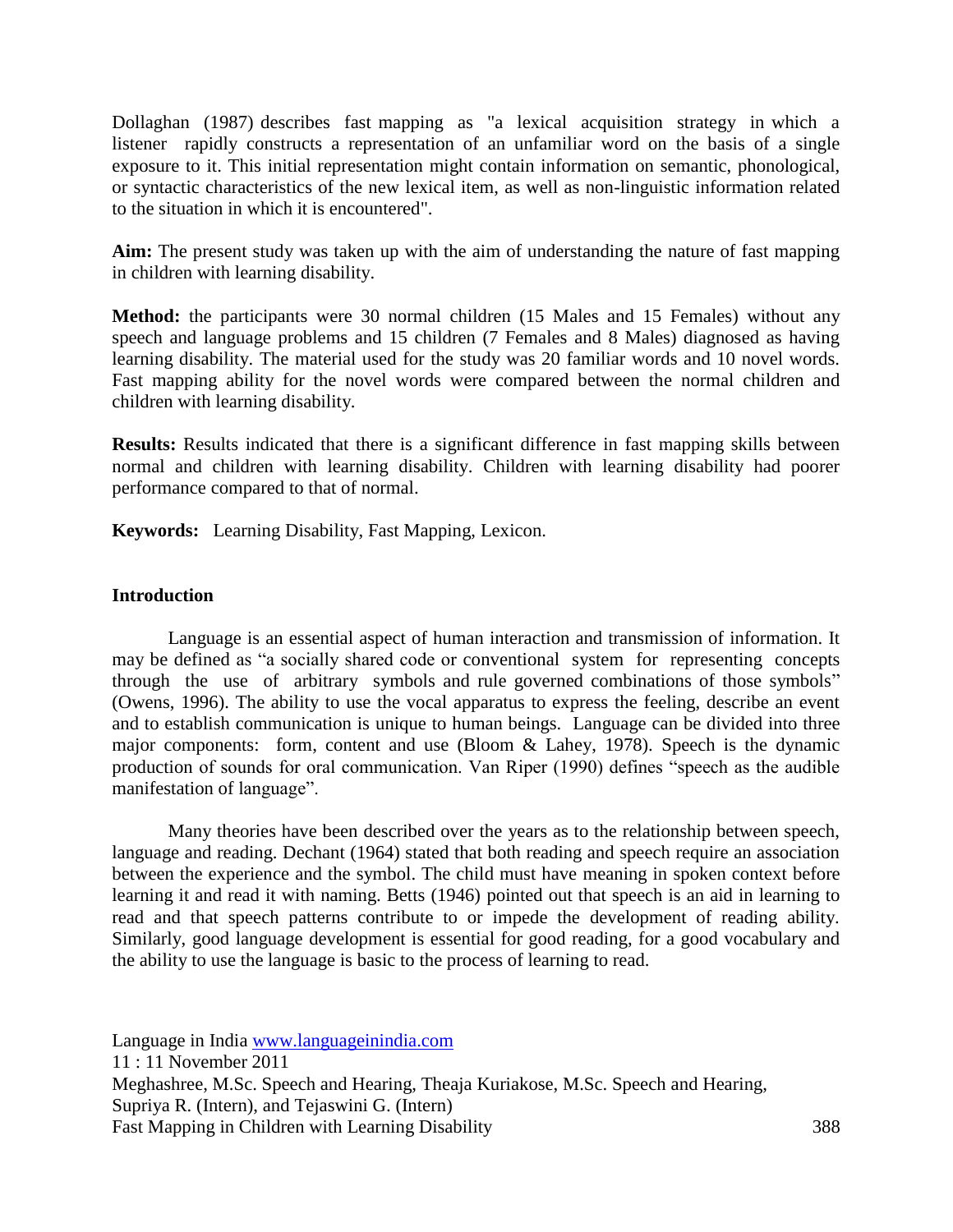An important area of concern in the field of language disabilities is the co-occurrence of language disorders and learning disabilities. According to Hammil, Leigh, McNutt & Larsen (1981) " Learning Disabilities is a generic term that refers to a heterogenous group of disorders manifested by significant difficulties in the acquisition and use of listening, speaking, reading, writing, reasoning or mathematical abilities. These disorders are intrinsic to the individual and presumed to be due to central nervous system dysfunction. Even though a learning disability may occur concomitantly with other handicapping conditions (e.g., sensory impairment, mental retardation, social and emotional disturbance), or environmental influences (e.g., cultural differences, insufficient/inappropriate instruction, psychogenic factors), it is not the direct result of those conditions or influences".

Research shows that children with learning disabilities have problem in expressive and receptive language characteristics. In fact, many argue that a language disorder is at the core of learning disability. Children who are late in developing language were once seen as experiencing temporary delays that would resolve spontaneously over time. However, Snyder (1980) predicted that the language delayed preschooler of today may well become the learning-disabled student of tomorrow. It is important to identify language problems because many note that language problems are directly related to academic areas particularly reading (Vogel, 1975). Language has many components including phonology, morphology, syntax, semantics and pragmatics.

Semantics is a system of rules governing the meaning or content of words and word combination (Owens, 2005). Knowledge of semantic features provides a language user with a rich vocabulary of alternative meaning. The first dimension of the semantics is word meaning. The collection of words learned by individual is referred to as their vocabulary. A related term, lexicon, refers to all morphemes, including words and word parts of a language (Mc Laughlin, 2006). The ability to learn new words is central to becoming a skilled language user (Gathercole & Baddeley,1993). It was stated that perhaps the most important cognitive function for a developing child is the learning of vocabulary in their native language, and that vocabulary knowledge continues to be important as children and their language abilities develop (Gathercole & Baddeley, 1993).

Precise, objective understanding of the underlying process that drive children's rapid vocabulary development is not clear (Mc Laughlin, 2006). It has been hypothesized that, the ability to learn and attain new words with only minimal exposure is known as fast mapping (Carey &Bartlett, 1978). Dollaghan (1987) describes fast mapping as "a lexical acquisition strategy in which a listener rapidly constructs a representation of an unfamiliar word on the basis of a single exposure to it. This initial representation might contain information on semantic, phonological, or syntactic characteristics of the new lexical item, as well as non-linguistic information related to the situation in which it is encountered".

Carey (1987) proposed that children learn the meaning of a word in two separate phases, first phase is the fast mapping phase, in which the child establishes an initial link between word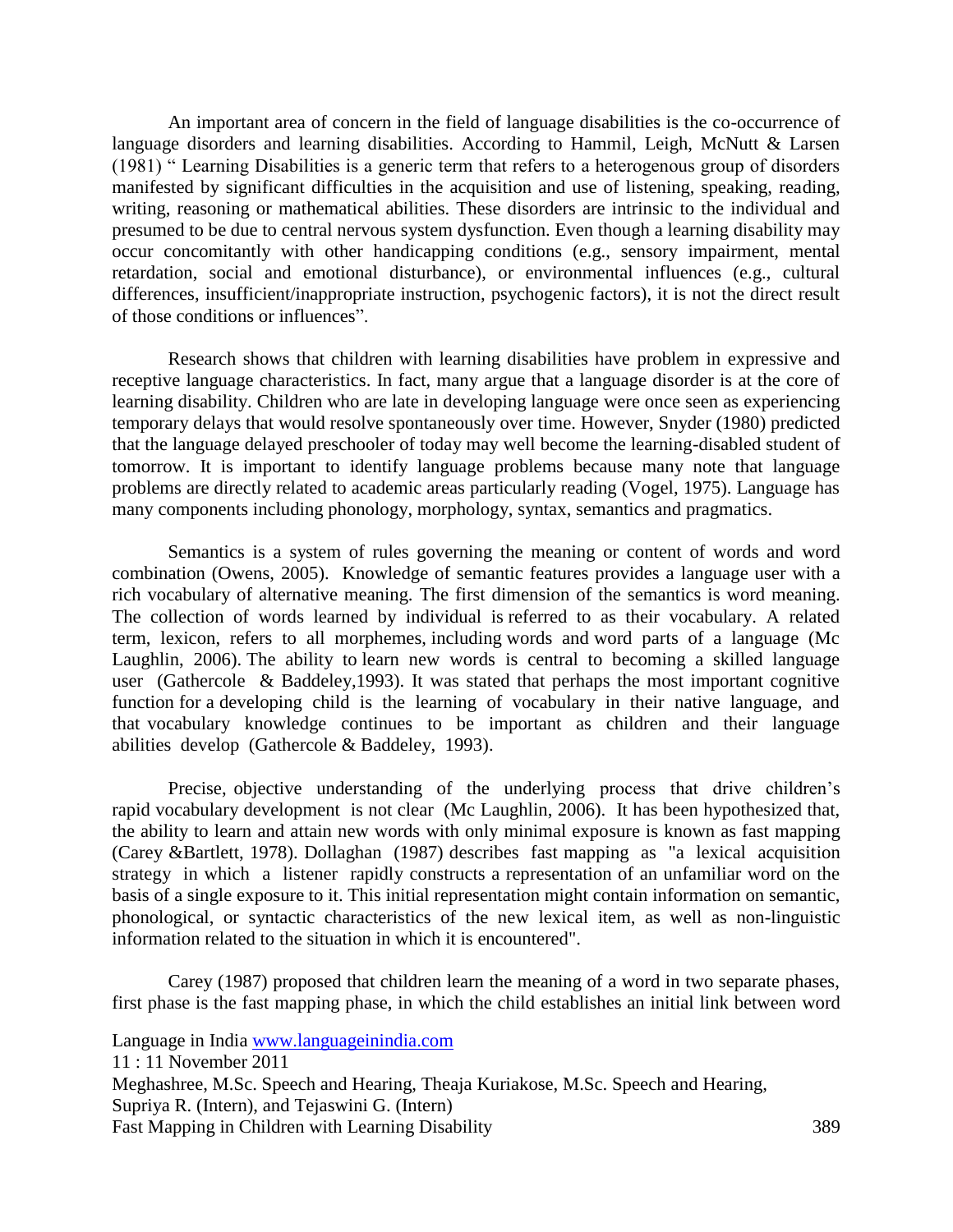and referent when exposed to a new word and in the second phase subsequent slow mapping/extended mapping occurs. In fast mapping phase, a child has only partial knowledge of the meaning of the word, whereas in the second phase of acquisition, this information will be gradually expanded and modified as additional experiences with that word clarifies its full meaning (Carey, 1978), eventually resembles the adult meaning. This second stage might be a prolonged process, extending months or even years. Fast mapping is regarded as the initial phase in the more extended process of lexical acquisition. Many research have been carried out as an extension of Carey and Bartlett's work (1978) to provide an explanation for fast mapping, and on examining its role in word learning. These studies also show that children are generally good at referent selection, when a novel target is given. Carey and Bartlett (1978) stated that fast mapping was found to be a valid technique for teaching new vocabulary in typically developing children. Various studies have been carried out regarding fast mapping skills in different clinical populations.

Dollaghan, C. A. (1987) studied fast mapping skills of a group of 11 normal children (ages 4:0-5:6) and compared to those of a group of 11 language-impaired children (ages 4:1-5:4) exhibiting expressive syntactic deficits. Normal and language-impaired subjects did not differ in their ability to infer a connection between the novel word and referent, to comprehend the novel word after a single exposure, and to recall some nonlinguistic information associated with the referent. However, the language-impaired subjects were less successful than the normal subjects in producing the new word, recalling significantly fewer of its three phonemes.

Rice, M. L., Buhr, J. C., & Nemeth, M. (1990) studied fast mapping skills of languagedelayed 5-year-old children and compared to two groups, one matched for chronological age (CA) and the other matched for mean length of utterance (MLU). All three groups indicated fast mapping of unfamiliar words, although the language-delayed children scored lower than the MLU-matched group, who in turn scored lower than the CA-matched group. Rice, M. L. (1992) compared Language impaired preschoolers with age and language matched normal peers, the results indicated that that LI children have limited fast mapping ability.

Wilkinson & Green (1998) studied fast mapping skills for subjects who were diagnosed with moderate to severe mental retardation. Eight out of ten individuals fast mapped both novel words presented. Individuals with little expressive language were able to benefit from fast mapping via this approach. Wilkinson (1998) undertook a study investigating the use of the fastmapping technique in increasing the vocabulary in individuals with moderate to severe learning difficulties. The majority of participants who had some receptive language skills were able to learn multiple words receptively. There is some evidence that this technique is best suited to individuals who demonstrate comparable expressive and receptive language skills.

Gray, S. (2003) studied 30 preschool children with specific language impairment (SLI) and 30 age-matched controls with normal language (NL) and compared the group performance and examined the relationship between fast mapping and word learning and between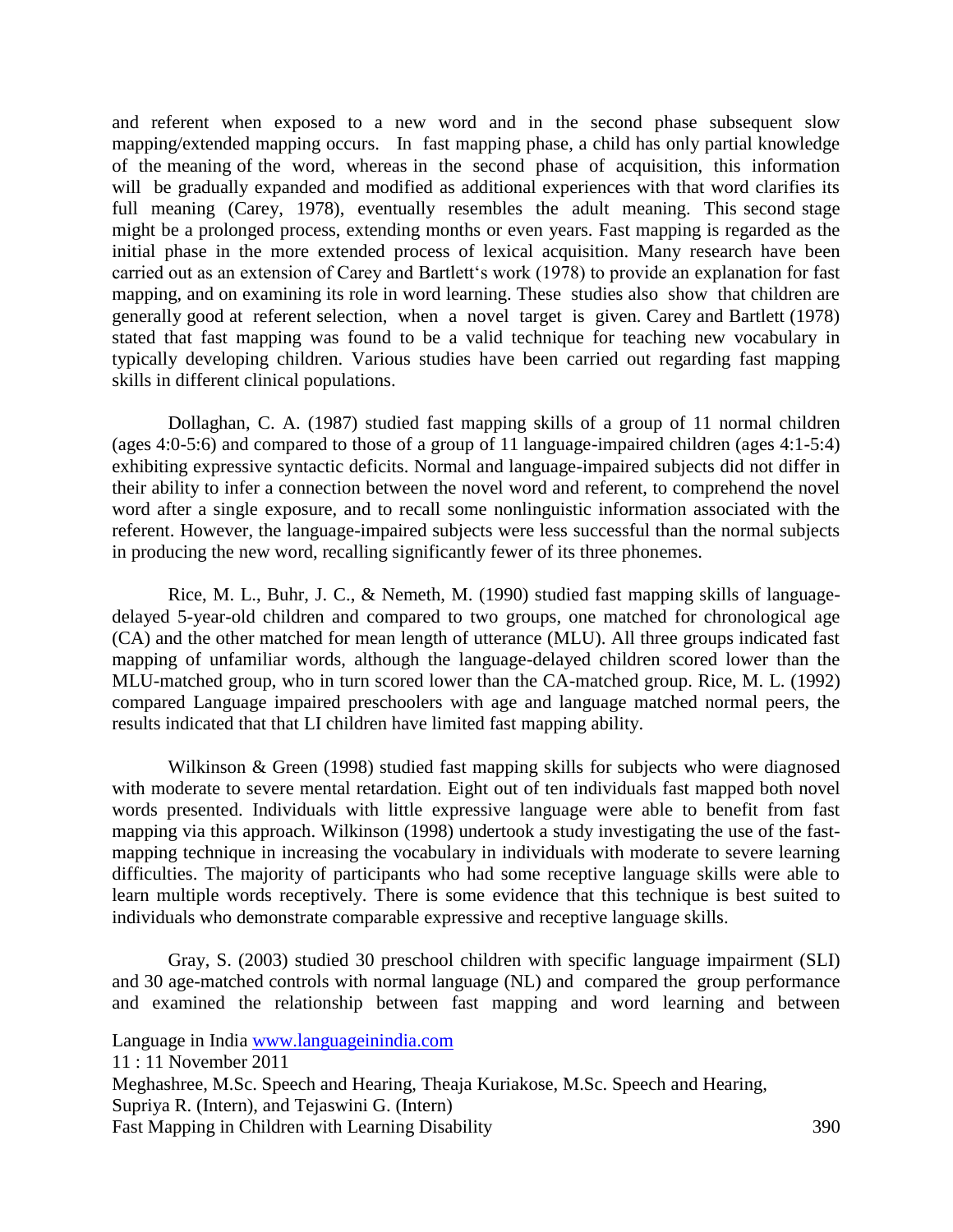comprehension and production of new words. The groups performed similarly on the fastmapping task. The NL group comprehended and produced significantly more words than the SLI group, and did so in fewer trials. Alt and Plante (2006) compared children with SLI to that of normal and results revealed that children with SLI performed poorly when mapping lexical labels and nonverbal semantic features during a fast mapping task. This suggests that children with SLI have word learning difficulties related to lexical information and nonverbal semantic features.

From the review it is found that fast mapping skills have been studied in various clinical populations, whereas, there is dearth of information in this regard in children with learning disability. Children with learning disabilities have problem in expressive and receptive language characteristics. In fact, many argue that a language disorder is at the core of learning disability. Children who are late in developing language were once seen as experiencing temporary delays that would resolve spontaneously over time. Fast mapping is one of the primary processes by which young children acquire their vast vocabularies. Hence, this study was taken up with the aim of understanding the nature of fast mapping in children with learning disability.

The purpose of the study was to shed light on the fast mapping skills in children with learning disability. The main question was whether children with learning disability rapidly create lexical representations for the unfamiliar words they encounter. Therefore, before carrying out the study it was hypothesized that there will be statistically significant difference between children with learning disability compared to normal peers.

#### **Method**

#### *Participants*

There were 45 children participated in the study. All the individuals were native speakers of Kannada, in the age range of 10 to 13 years. The participants were further divided into two groups. Group I consisted of 30 normal children (15 Males and 15 Females) without any speech and language problems. Group II had 15 children (7 Females and 8 Males) diagnosed as having learning disability. The diagnosis of LD was made by a qualified speech language pathologist based on early reading skills.

#### *Stimuli*

There were 20 familiar and 10 unfamiliar words which served as stimuli. For the selection of these stimuli a preliminary study was carried out in children in the age range of 9 to 12 years. The participants of the preliminary study were not considered for the main study. Initially, for the selection of familiar words 40 pictures of common objects and animals were selected from the books of kindergarten. These pictures were presented through the Microsoft power point slide show. The children were instructed to name the pictures as and when they were shown. The 20 objects which the children could name successfully all the time were selected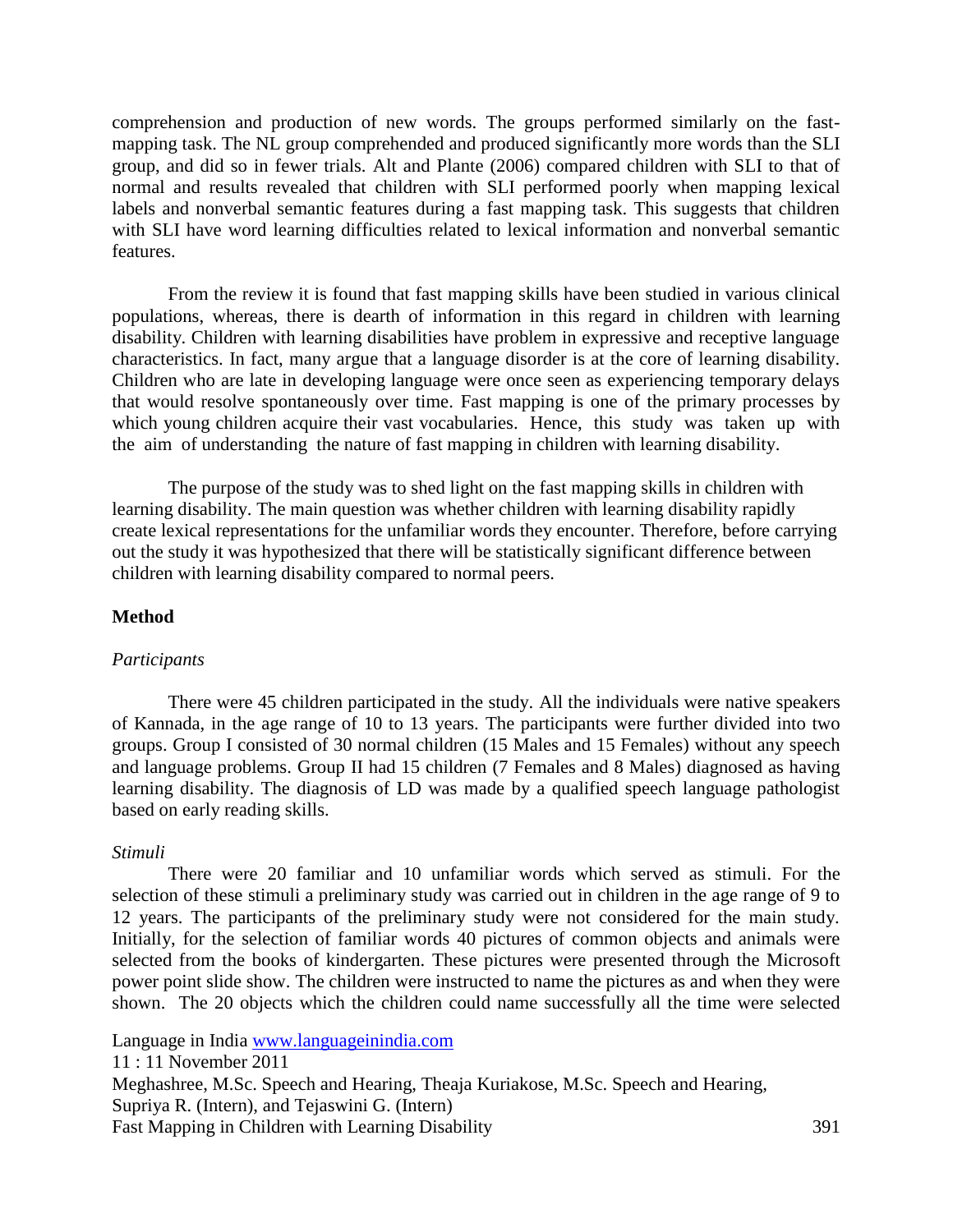under familiar word category. Similarly for the selection of unfamiliar words 20 pictures were selected from the books of higher grades. The names of the 10 objects which the children failed to name all the time when presented were selected for the unfamiliar category. After the unfamiliar pictures were selected from the preliminary study each picture was given one novel word. The novel words created were having phonological composition of Kannada language. Hence, thirty color pictures served as stimulus for the study.

### *Testing procedure*

A classroom which was away from the distractive environment of the school was selected. Each participant was seated comfortably on a chair beside the investigator. The testing procedure consisted of three tasks.

#### **Task 1:** Identification of referent

Each child was shown three pictures (two familiar and one unfamiliar) in Microsoft PowerPoint slide show. The experimenter named each picture and the child was instructed to point soon after it was named.

# **Task2:** Word learning and immediate naming

Referent identification task was followed by a training phase. In this phase the unfamiliar (target) words were presented through Microsoft PowerPoint slide show. Experimenter named each of the target word for three to four times. The child and the experimenter jointly focused on the stimuli. In each session, a total of five target words were taught to the child and asked for recall after a gap of ten minutes. In the next session, the child was taught the rest of the target words (i.e., five words) followed by a recall after ten minutes. Thus, every child would participate in learning and immediate naming for two sessions had five words in each session.

The pictures which the child could not name were re-trained.

**Task3:** Naming after one week (retention task)

In this task the retention of the unfamiliar words that learnt in the training session was assessed. The task was carried out one week after the training session. To accomplish this task each child was shown the pictures of the target words which they had seen previously during the learning phase. The stimuli were presented in random order which was completely different from the previous sessions. The participants were instructed to name the pictures soon after they were presented. Each correct response was given a score of one.

Responses of task 3 were noted down and subjected to statistical analysis. The statistical analysis was carried out using the Statistical Package for Social Sciences version 16.0 for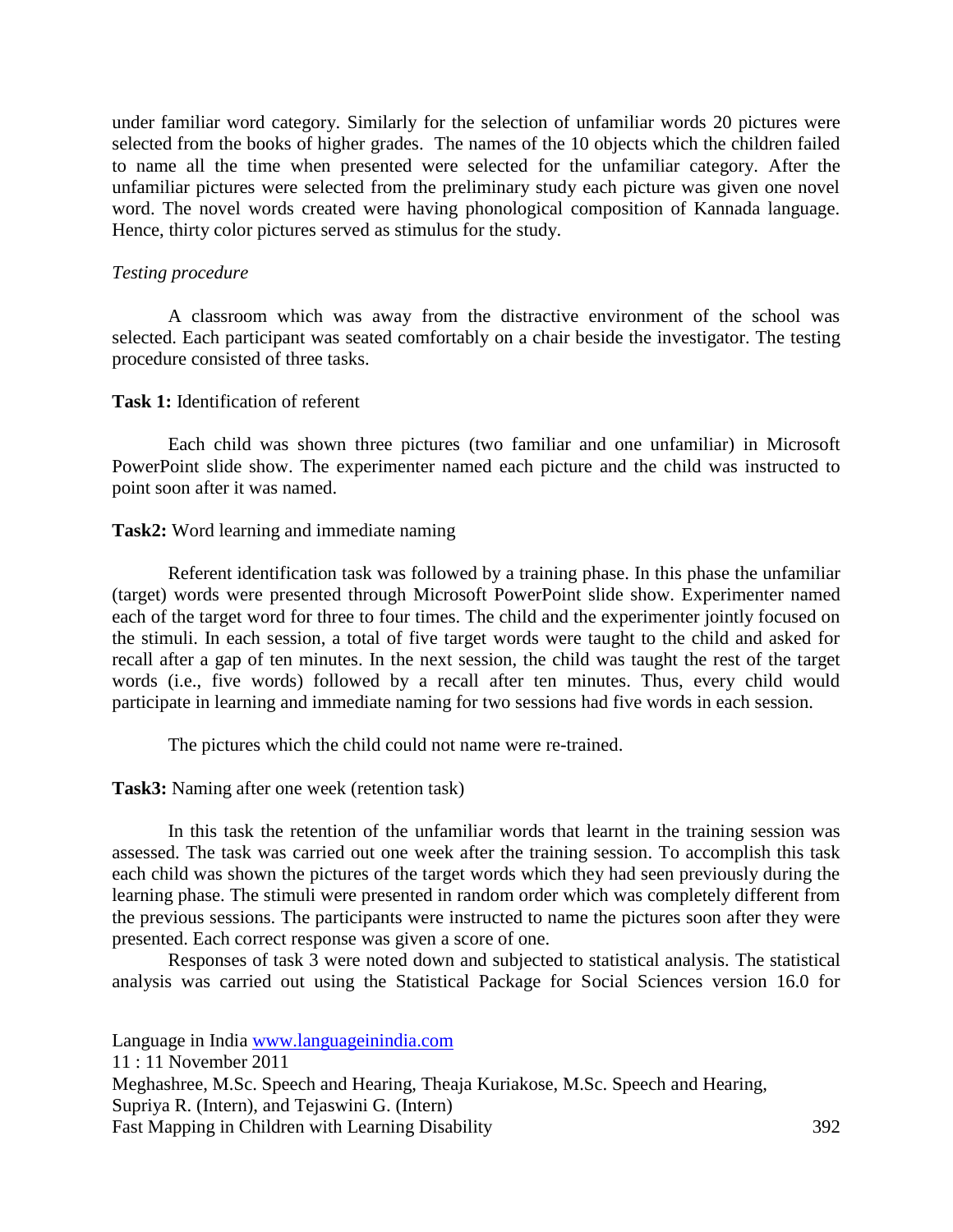windows. Mean and standard deviation were extracted. Independent t-test was carried out to find the significance between normal children and children with learning disability.

# **Results and Discussion**

The mean score of retention was calculated from both normal children and children with learning disability. From table 1 and graph 1, it is evident that mean scores were more for normal children i.e. 7.6 compared to children with learning disability i.e.3.8. Further, scores obtained for both the groups were compared using independent t-test. The results showed that there is statistically significant difference (p< 0.05) in the performance between both the groups.

**Table 1**: Mean score and standard deviation for naming task after one week





**Graph I:** Mean score and standard deviation for naming task after one week

The mean score of retention was calculated in males and females from both clinical and control group. From table 2 and graph 2, it is evident that mean scores for naming task after one week were slightly more for females compared to males in both normal and children with learning disability. The results of independent t-test showed that there is no statistically significant difference  $(p> 0.05)$  between genders for both groups.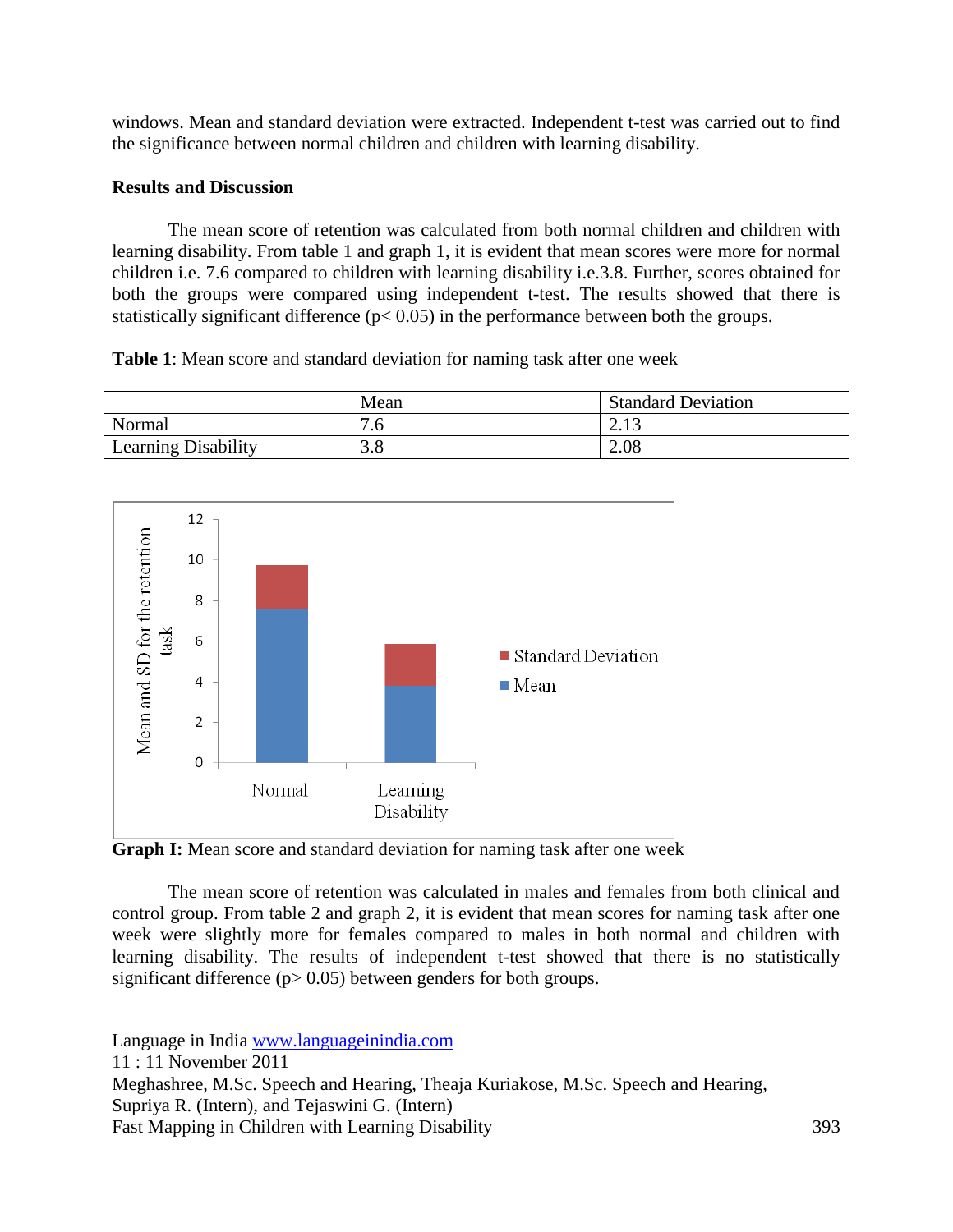| Group               | Gender  | mean        | <b>Standard Deviation</b> |
|---------------------|---------|-------------|---------------------------|
| Normal              | Females | 8.0         | 1.96                      |
|                     | Males   | $\tau \sim$ | 2.25                      |
| Learning disability | Females | 4.4         | 2.31                      |
|                     | Males   | 22          | 1.82                      |

Table 2: Mean score and standard deviation for naming task after one week across gender.

In the present study there was a significant difference in fast mapping skills between children with learning disability and normal children. Children with learning disability have limited fast mapping skills compared to that of normal. The possible reason for this could be that, children with learning disability have limited linguistic processing skills, limited general linguistic knowledge, and limited vocabulary. This will result in inability to rapidly process incoming linguistic information, to detect linguistic patterns, compare with their own lexicon, and quickly assign a tentative meaning to a word. A large number of memory studies undertaken with children exhibiting reading deficiencies have shown consistently that, these children, relative to their peers without disability, have difficulty with short term verbal memory tasks. These children exhibit difficulty on a large number of short term memory tasks that require recall of letters, digits, words or phrases in exact sequence (Corvin, 1974; Lingren & Richman 1984; Mc Keever & VanDenventer, 1975; Ritchie &Aten, 1976). Research has shown that children with learning disability have poor phonological working memory, because of which this clinical group will have problem in retaining the information in the memory.

# **Conclusion**

Fast mapping as "a lexical acquisition strategy in which a listener rapidly constructs a representation of an unfamiliar word on the basis of a single exposure to it. From the results of the present study it can be concluded that fast mapping skills are limited for children with learning disability compared to that of normal. Fast mapping is very essential for the development of vocabulary. The delayed speech and language skills in children with learning disability could be because of their limited ability to fast map novel words. The results will add to our knowledge of linguistic processing capabilities of LI preschoolers, in the domain of word acquisition.

#### **References**

==================================================================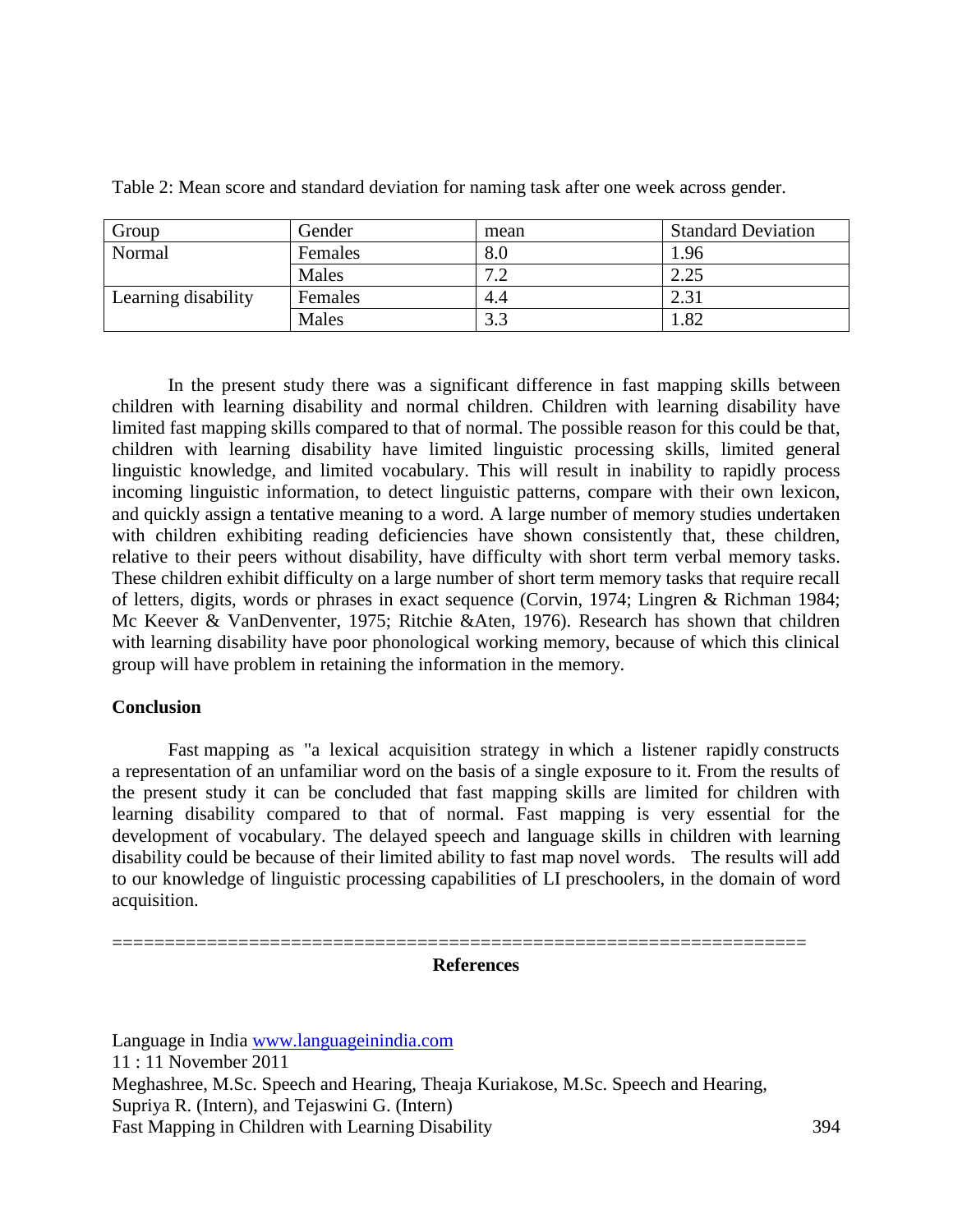Alt, M., & Plante, E. (2006). Factors that Influence Lexical and Semantic Fast Mapping of Young Children with Specific Language Impairment. Journal of Speech, Language, and Hearing Research, 49(5), 941-954.

Betts, B.A. (1946). Foundations of Reading Instructions. American Book corporation. New York.

Bloom, L. (1973). One word at a time: the use of single-word utterances before syntax. The Hague: Mouton.

Carey, S., & Bartlett, E. (1978). *Papers and Reports on Child Language Development*  (Department of Linguistics, Stanford University), *15,* 17-29.

Corkin, S., (1974). Serial- ordering deficits in inferior readers. *Neuropsychologia, 12,* 347- 354.

DeChant, B.V. (1964). Improving the teaching of Reading. Prentice Hall, Inc. New York.

Dollaghan, C. A. (1987). Fast mapping in normal and language impaired children. *Journal of Speech and Hearing Disorders,* 52, 218-222.

Gathercole, S. E., & Baddeley, A. D, (1993). *Working memory and language*. Hove: Erlbaum.

Gray, S. (2003). Word-learning by preschoolers with specific language impairment: What predicts success? *Journal of Speech, Language, and Hearing Research : JSLHR, 46*(1), 56-56- 67.

Hammill, D.D., Leigh, J.E., McNutt, G., & Larsen, S.C. (1981). A new definition of learning disabilities. *Learning disability Quarterly*, 4, 336-342.

McLaughlin, S. (2006). Introduction to language development ( $2<sup>nd</sup> Ed$ .). San Diego: Singular Publishing Group, Inc.

Owens, R.E. (1996). *Language development: An introduction*, (4<sup>th</sup> Ed.). Boston: Allyn & Bacon.

Owens, R.E. (2005). *Language development: An introduction*, (6<sup>th</sup> Ed.). Boston: Allyn & Bacon.

Rice, M. L. (1992). *Language impaired children's fast mapping of new words* university of kansas lawrence; lawrence, ks 66045.

Rice, M. L., Buhr, J. C., & Nemeth, M. (1990). Fast mapping word-learning abilities of language-delayed preschoolers. Journal of Speech and Hearing Disorders, 55, 33–42.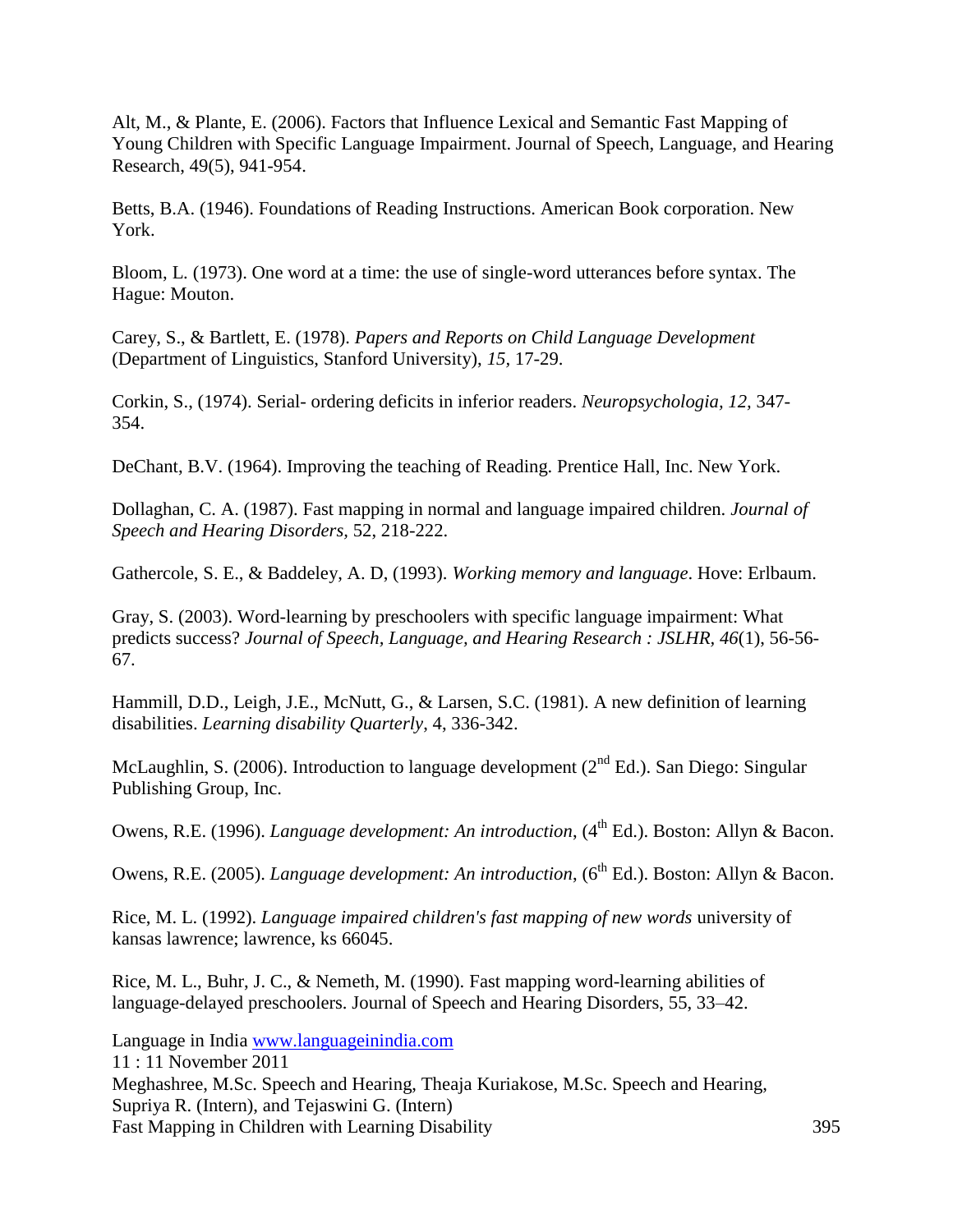Snyder (1980), cited in Barbara K. Keogh (1996) Diagnosis and Management of Learning Disabilities: An Interdisciplinary/Lifespan Approach (Third Edition)

Van Riper, C., (1990). Speech correction: An introduction to speech pathology and audiology 8th Ed. By Prentice Hall, Inc. New Jersey.

Vogel, S. A. (1975). Syntactic abilities in normal and dyslexic children. Baltimore: university. Park Press.

Wilkinson, K., & Green, G. (1998). Implications of fast mapping for vocabulary expansion in individuals with mental retardation. AAC Augmentative and Alternative Communication, 14, 162-170.

=============================================================== Meghashree, M.Sc. Speech and Hearing JSS Institute of Speech and Hearing Ooty Road Mysore 570 025 Karnataka, India [meghashree1704@yahoo.co.in](mailto:meghashree1704@yahoo.co.in)

Theaja Kuriakose, M.Sc. Speech and Hearing JSS Institute of Speech and Hearing Ooty Road Mysore 570 025 Karnataka, India [thejakuriakose@gmail.com](mailto:thejakuriakose@gmail.com)

Supriya, R. Intern (B.Sc. Speech and Hearing) JSS Institute of Speech and Hearing Ooty Road Mysore 570 025 Karnataka, India [sonu.gorgeous@yahoo.com](mailto:sonu.gorgeous@yahoo.com)

Tejaswini, G. Intern (B.Sc. Speech and Hearing) JSS Institute of Speech and Hearing Ooty Road